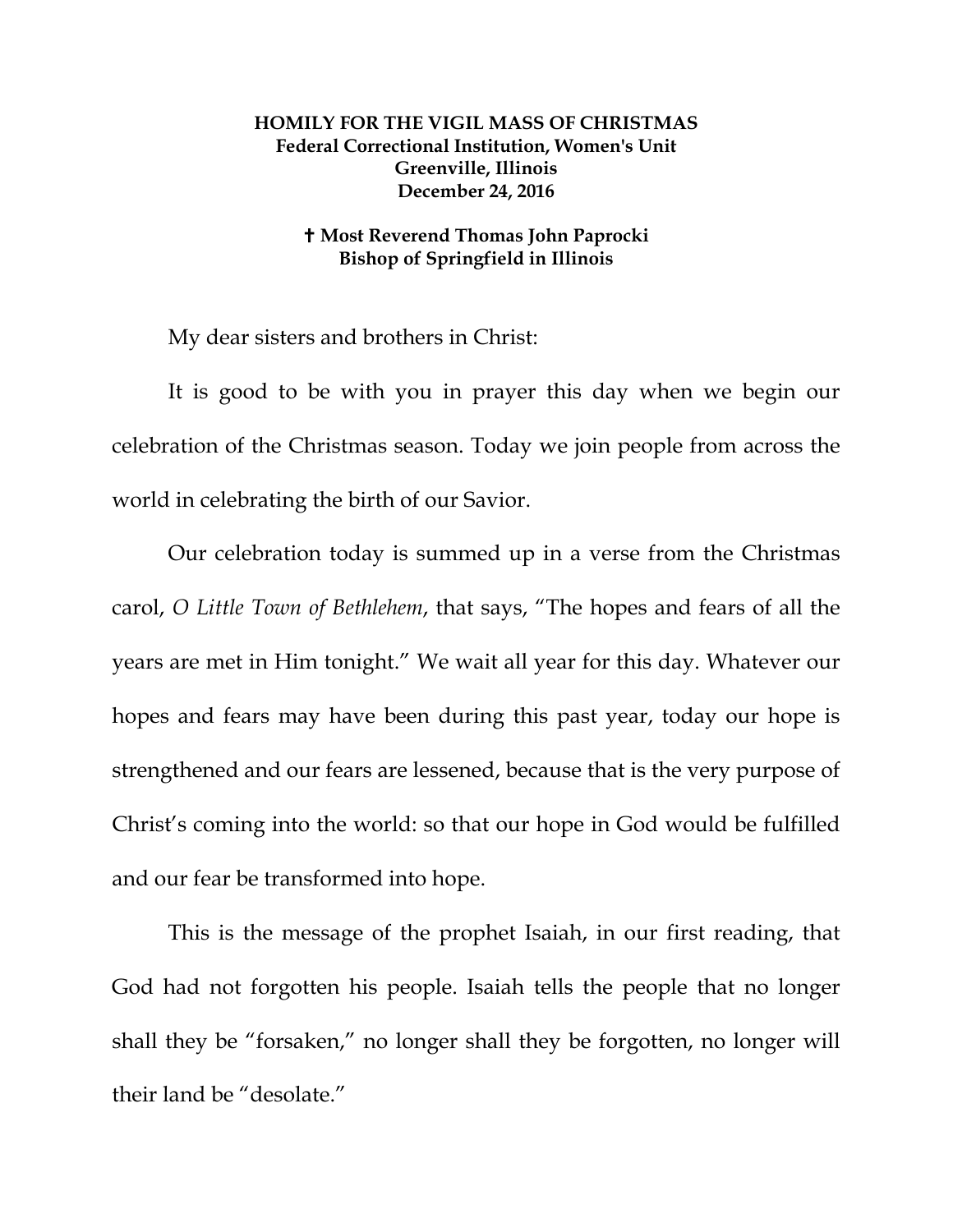Rather, God will call his people his "delight" and he will rejoice in them. These are the words that God wants to speak to us, these are the words that God wants us to hear sincerely. If you have felt forsaken, if you have felt forgotten, God tells you that you are not forsaken; He tells you that He has never forgotten you.

He not only tells us this, but He has shown us that we are not forgotten. God has proven that He has not forgotten us by sending us a Savior, by sending His Son to live among us and to show us the way to salvation. God proved His everlasting love for us by sending His Son to live among us and to save us from our sins. That is why our fears are transformed into hope.

We can see this transformation in our Gospel. We can see it in the person of Saint Joseph, who faced an uncertain future when it was discovered that Mary was with child before they lived together. His fears for the future even led him to consider ending his engagement to Mary.

Yet, in the midst of his fears, the angel of the Lord appeared to him and told him four words that would change everything: "DO NOT BE AFRAID!"

2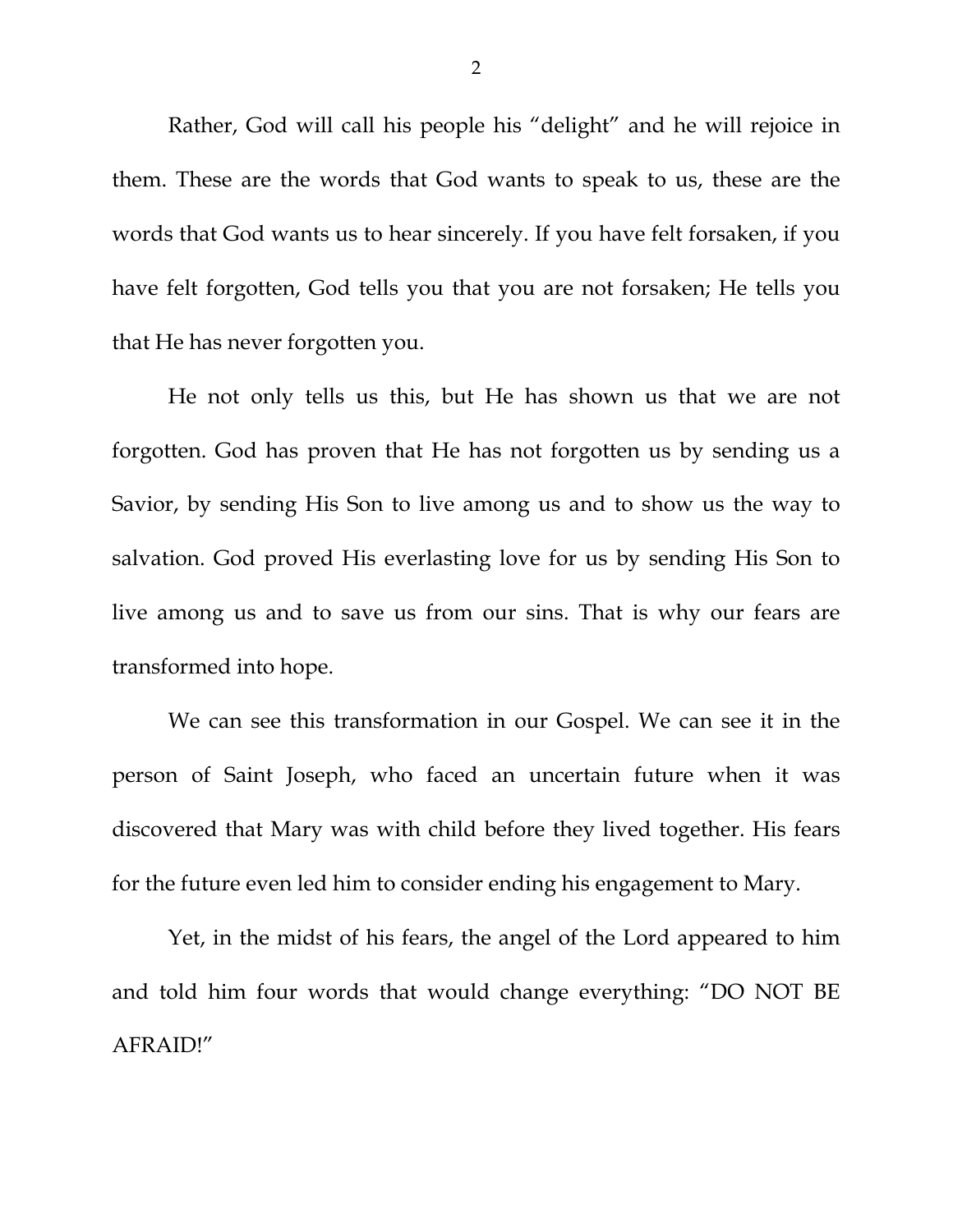When those words were spoken to him, his fear was transformed into hope. It became clear to Joseph that God had not forgotten him. A further sign would be given to him by the birth of a child by the Virgin Mary, and he was told that the name given to this child would be Jesus, because He would save His people from their sins.

That is the meaning of the name Jesus: in Hebrew it means, "God saves."

Today is the glorious reminder that God has been born into the world and that He came to save us, to save us from our fears, to save us from our sins.

The very same words that Joseph heard from the angel are the very same words that are spoken to us today, "DO NOT BE AFRAID!" Allow the Lord to transform your fears into hope. Those who hope in the Lord will not be disappointed.

Christmas reminds us that God, in Jesus, is present in our midst. I have come here among you on this Christmas Eve as a sign and a reminder that Christ is in your midst, even here, in prison. God has not abandoned you.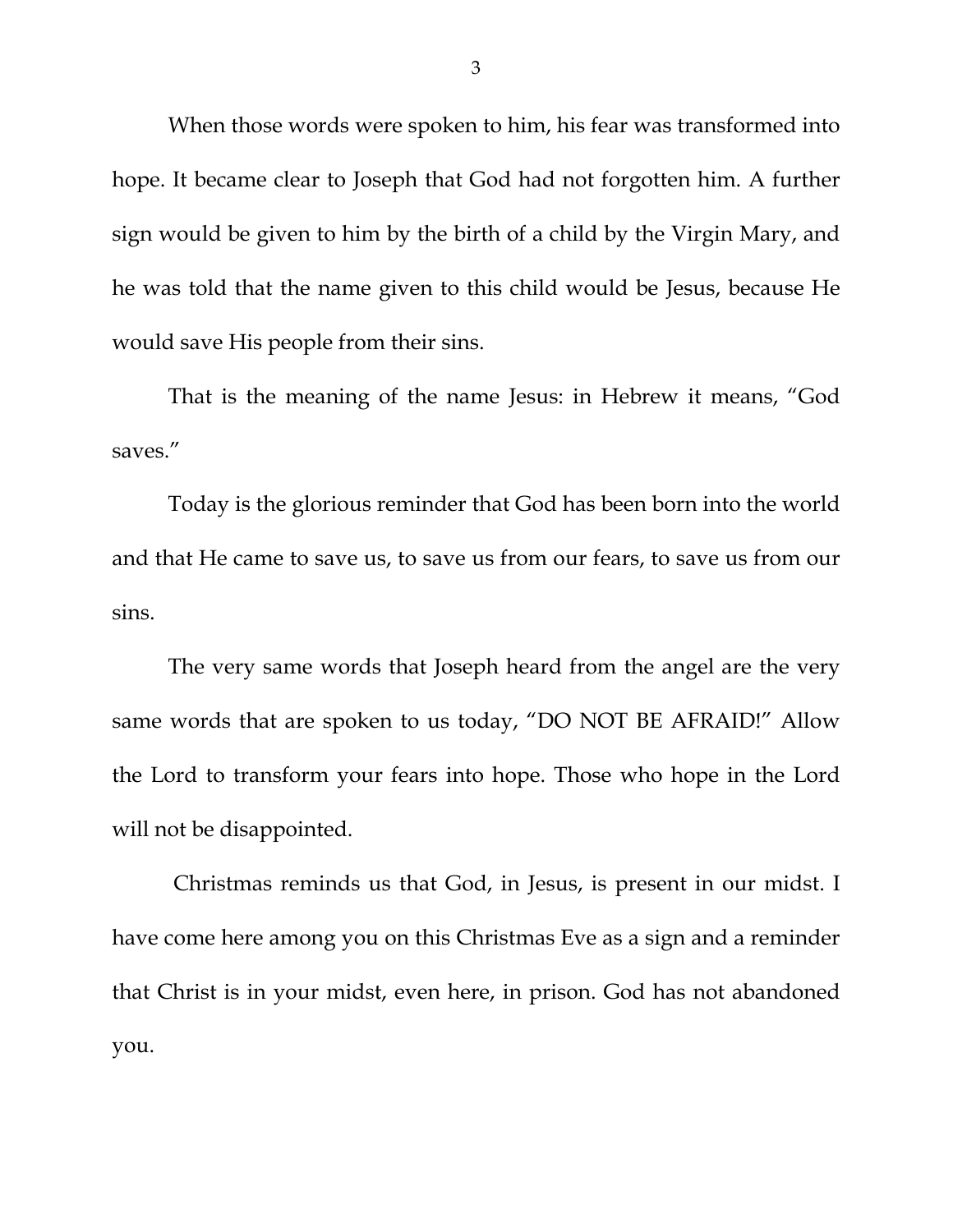We are sometimes tempted to think or to imagine that Jesus has left us completely alone, that He no longer cares for us, but Holy Mother Church gently corrects this thought and reminds us that

The Lord Jesus, the king of glory, the conqueror of sin and death, ascended to heaven while the angels sang his praises. Christ, the mediator between God and man, judge of the world and Lord of all, has passed beyond our sight, not to abandon us but to be our hope. Christ is the beginning, the head of the Church; where he has gone, we hope to follow" (Preface: Ascension II).

This, then, is the hope that belongs to Jesus' call: to be with him forever in his kingdom!

This is why Jesus gave to the Apostles his Great Commission: "Go, therefore, and make disciples of all nations, baptizing them in the name of the Father, and of the Son, and of the Holy Spirit, teaching them to observe all that I have commanded you. And behold, I am with you always, until the end of the age" (Matthew 28:19-20).

It is this final command of the Lord that has brought me here to you today. As a Bishop, a Successor of the Apostles, this same Commission has been given to me, and my priests as my collaborators in ministry also share in it. I have come to remind you of Christ's love and concern for you. He wants you to be with him in His kingdom. I urge you, then, to encounter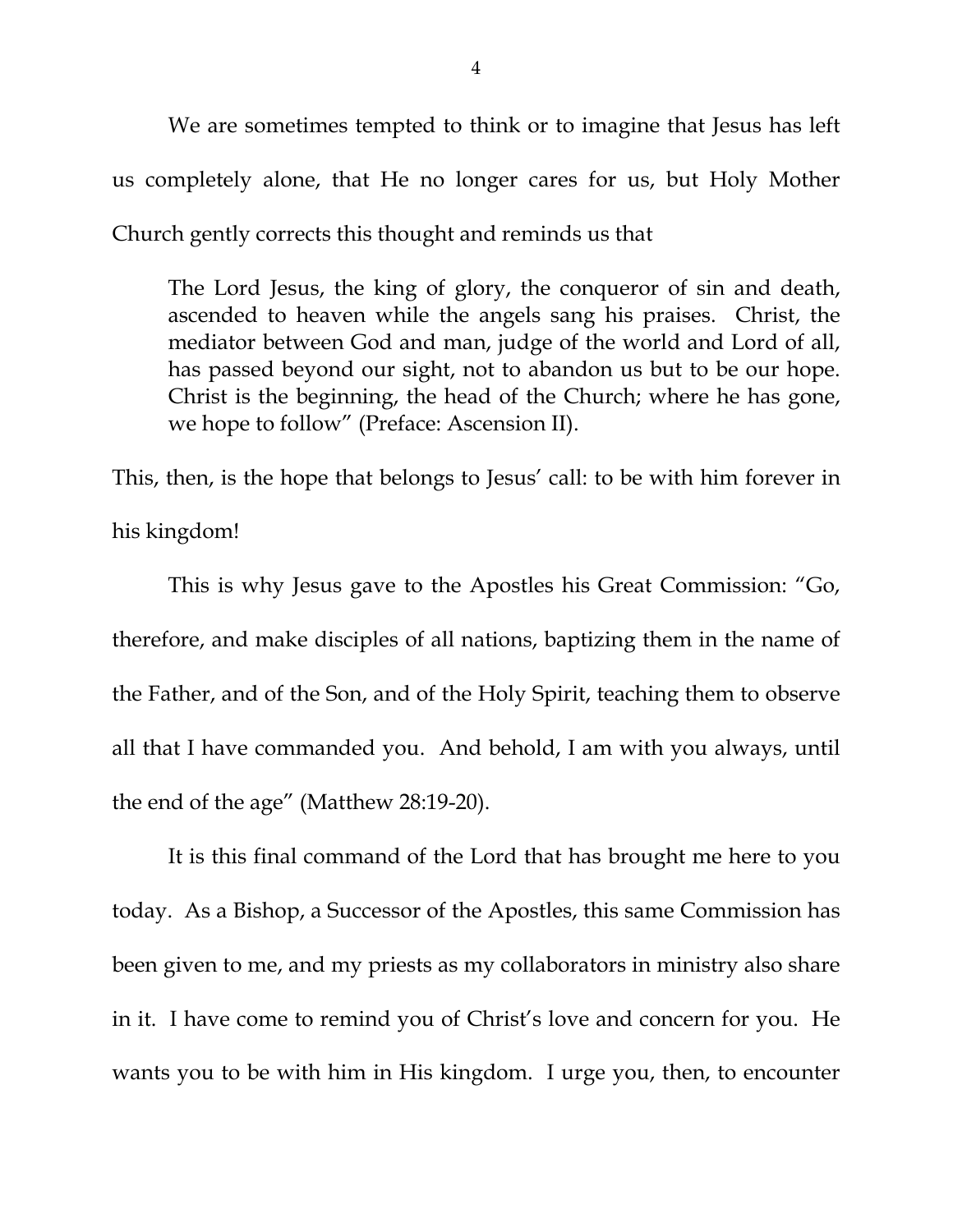Him frequently in the Sacraments, especially in Confession and in Holy Communion and to seek always to follow His commands of love.

I also hope that my presence here today is a clear sign and witness to the important place that ministry within the prisons in the Diocese of Springfield in Illinois has in my heart. When so many people in society are ready to write you off, as we say, the Church, united with Christ her Head, remains with you. Jesus never abandons you, and neither will the Church, so long as you remain close to her.

I do not want you to lose hope simply because you are imprisoned. The Lord's grace is powerful and effective even here. If we look at the lives of the saints, we see that a time spent in prison was a profound moment of conversion in many of their lives. We think, especially, of Saint Dismas, the Good Thief, who, while hanging on a cross next to Jesus, expressed his faith and his sorrow for his sins, when he said to the Lord: "Jesus, remember me when you come into your kingdom," to which Jesus replied, "I assure you, today you will be with me in paradise" (Luke 23:42-43).

Christmas is a time for exchanging gifts. Christ has given us the great gift of Himself. Our gift to Christ is to give Him our 'yes' each and every day. It is not enough for us to have said 'yes' to Him on the day of our